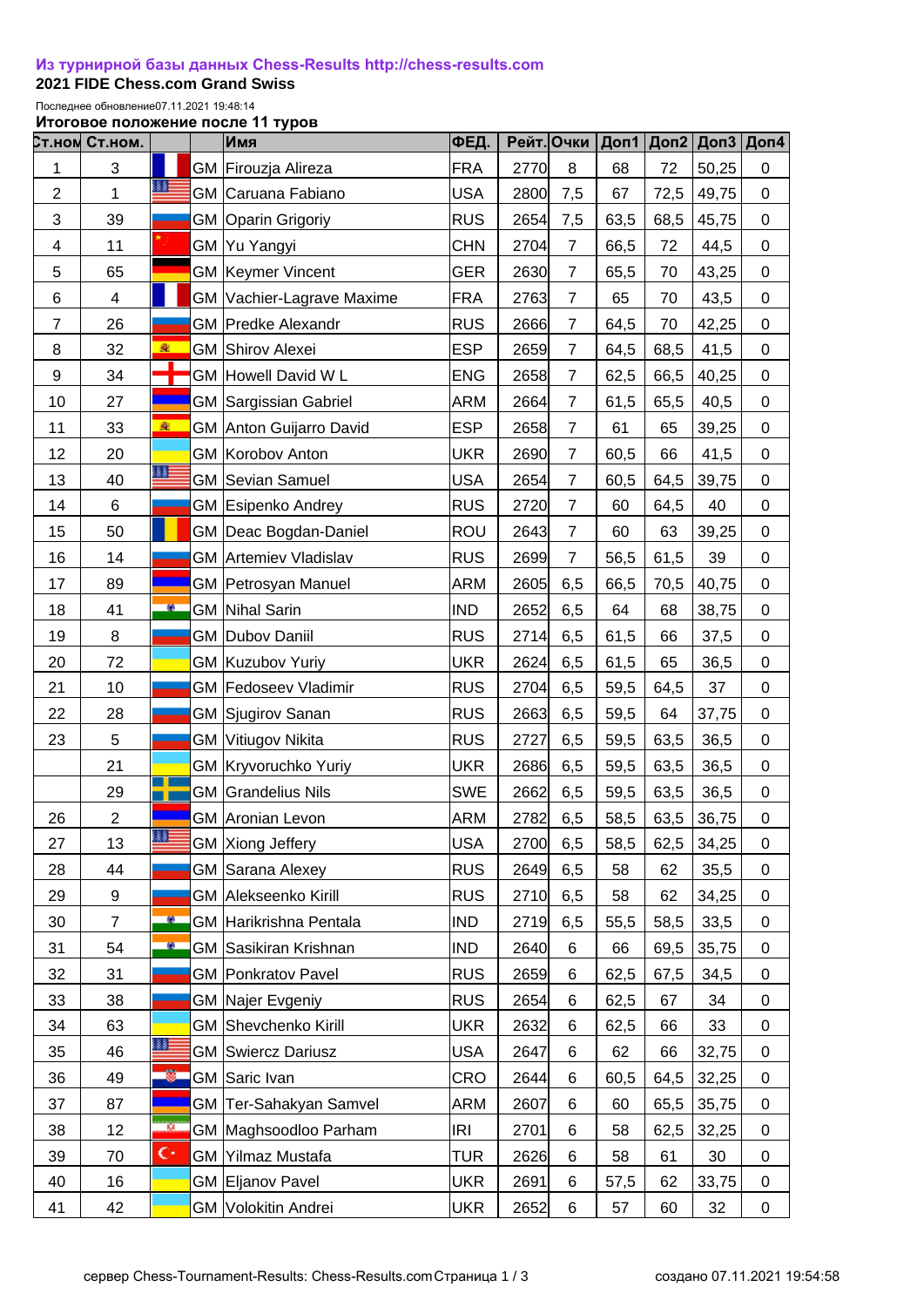| 42 | 62  |                         |    | GM Moussard Jules               | <b>FRA</b> | 2632 | 6   | 56   | 60   | 31,5  | 0                |
|----|-----|-------------------------|----|---------------------------------|------------|------|-----|------|------|-------|------------------|
| 43 | 86  | $\star$                 |    | GM Henriquez Villagra Cristobal | CHI        | 2608 | 6   | 54   | 58   | 31    | 0                |
| 44 | 18  |                         |    | GM Van Foreest Jorden           | <b>NED</b> | 2691 | 6   | 54   | 58   | 29,75 | 0                |
| 45 | 85  |                         |    | GM Zvjaginsev Vadim             | <b>RUS</b> | 2609 | 6   | 54   | 58   | 29,5  | $\mathbf 0$      |
| 46 | 80  |                         |    | GM Antipov Mikhail Al.          | <b>RUS</b> | 2619 | 6   | 52   | 55   | 27,25 | 0                |
| 47 | 64  |                         |    | <b>GM Ponomariov Ruslan</b>     | UKR        | 2631 | 5,5 | 63,5 | 68   | 32,75 | $\mathbf 0$      |
| 48 | 74  |                         |    | GM Hovhannisyan Robert          | ARM        | 2622 | 5,5 | 62   | 67   | 33,75 | $\mathbf 0$      |
| 49 | 48  |                         |    | GM Tari Aryan                   | <b>NOR</b> | 2646 | 5,5 | 62   | 65   | 30,5  | 0                |
| 50 | 76  |                         |    | GM Brkic Ante                   | CRO        | 2621 | 5,5 | 61,5 | 65,5 | 30,75 | $\boldsymbol{0}$ |
| 51 | 56  | $\overline{\mathbf{M}}$ |    | GM Tabatabaei M. Amin           | IRI        | 2639 | 5,5 | 61,5 | 65,5 | 30,5  | 0                |
| 52 | 58  | 88                      |    | <b>GM Niemann Hans Moke</b>     | <b>USA</b> | 2638 | 5,5 | 60   | 64   | 30,25 | 0                |
| 53 | 17  |                         |    | GM Navara David                 | CZE        | 2691 | 5,5 | 59   | 63   | 29,25 | 0                |
| 54 | 78  | $C_{\text{eff}}$        |    | <b>GM Yakubboev Nodirbek</b>    | UZB        | 2621 | 5,5 | 59   | 63   | 29    | 0                |
| 55 | 55  |                         |    | <b>GM</b> Chigaev Maksim        | <b>RUS</b> | 2639 | 5,5 | 58   | 61,5 | 26,75 | $\mathbf 0$      |
| 56 | 47  | $C_{\rm eff}$           |    | <b>GM</b> Abdusattorov Nodirbek | UZB        | 2646 | 5,5 | 58   | 61   | 29,25 | 0                |
| 57 | 84  | a.                      |    | <b>GM Sadhwani Raunak</b>       | <b>IND</b> | 2609 | 5,5 | 57,5 | 61,5 | 28    | 0                |
| 58 | 60  | $\bullet$               |    | GM Erigaisi Arjun               | <b>IND</b> | 2634 | 5,5 | 57   | 61   | 30,25 | $\mathbf 0$      |
| 59 | 19  |                         |    | GM Wojtaszek Radoslaw           | POL        | 2691 | 5,5 | 57   | 61   | 29,75 | 0                |
| 60 | 43  |                         |    | GM Demchenko Anton              | <b>RUS</b> | 2651 | 5,5 | 57   | 61   | 27,5  | $\mathbf 0$      |
| 61 | 52  |                         |    | GM Bluebaum Matthias            | <b>GER</b> | 2640 | 5,5 | 57   | 60,5 | 26,5  | $\mathbf 0$      |
| 62 | 93  | $C_{\rm eff}$           |    | GM Sindarov Javokhir            | <b>UZB</b> | 2587 | 5,5 | 56   | 60   | 28    | 0                |
| 63 | 67  |                         |    | GM Zhou Jianchao                | <b>CHN</b> | 2629 | 5,5 | 55,5 | 60   | 26,25 | 0                |
| 64 | 37  | 8                       |    | GM Cori Jorge                   | PER        | 2655 | 5,5 | 55   | 59,5 | 28,75 | $\boldsymbol{0}$ |
| 65 | 101 | ₹.                      |    | GM Kuybokarov Temur             | <b>AUS</b> | 2549 | 5,5 | 53,5 | 57,5 | 26,75 | $\mathbf 0$      |
| 66 | 15  |                         |    | <b>GM Svidler Peter</b>         | <b>RUS</b> | 2694 | 5,5 | 53   | 57   | 27,75 | $\mathbf 0$      |
| 67 | 97  |                         |    | GM Nguyen Thai Dai Van          | CZE        | 2577 | 5,5 | 51   | 55   | 27,5  | $\pmb{0}$        |
| 68 | 23  | ŵ.                      |    | <b>GM</b> Gelfand Boris         | <b>ISR</b> | 2680 | 5,5 | 49,5 | 53,5 | 25,5  | $\mathbf 0$      |
| 69 | 36  |                         |    | <b>GM Rakhmanov Aleksandr</b>   | <b>RUS</b> | 2657 | 5,5 | 47,5 | 50,5 | 23,75 | 0                |
| 70 | 83  | -9.                     |    | GM Indjic Aleksandar            | <b>SRB</b> | 2612 | 5   | 62,5 | 67   | 29,75 | 0                |
| 71 | 45  |                         |    | GM Donchenko Alexander          | <b>GER</b> | 2648 | 5   | 61,5 | 65,5 | 29,25 | 0                |
| 72 | 81  | a.                      |    | GM Praggnanandhaa R             | <b>IND</b> | 2618 | 5   | 59,5 | 63,5 | 26,25 | 0                |
| 73 | 77  |                         |    | GM Kollars Dmitrij              | <b>GER</b> | 2621 | 5   | 59   | 63   | 26,75 | 0                |
| 74 | 75  |                         |    | GM Onyshchuk Volodymyr          | <b>UKR</b> | 2622 | 5   | 55,5 | 59,5 | 23,25 | $\mathbf 0$      |
| 75 | 53  | <b>O</b>                |    | GM Gukesh D                     | <b>IND</b> | 2640 | 5   | 55   | 57   | 23,25 | 0                |
| 76 | 68  |                         |    | GM Pichot Alan                  | ARG        | 2628 | 5   | 54   | 56   | 19    | 0                |
| 77 | 22  |                         |    | GM Matlakov Maxim               | <b>RUS</b> | 2682 | 5   | 52   | 56,5 | 24,75 | 0                |
| 78 | 91  |                         |    | GM Goryachkina Aleksandra       | <b>RUS</b> | 2602 | 5   | 51   | 55   | 22,5  | $\mathbf 0$      |
| 79 | 30  | ÷۱                      |    | GM Cheparinov Ivan              | <b>BUL</b> | 2659 | 5   | 49,5 | 52,5 | 22,5  | 0                |
| 80 | 94  | <b>FTF</b>              |    | GM Jobava Baadur                | GEO        | 2582 | 4,5 | 57   | 61   | 22,75 | 0                |
| 81 | 61  |                         |    | GM Kovalev Vladislav            | <b>FID</b> | 2634 | 4,5 | 55,5 | 59   | 22,75 | 0                |
| 82 | 88  | L.                      | GМ | Ivic Velimir                    | <b>SRB</b> | 2606 | 4,5 | 55,5 | 57,5 | 19,5  | 0                |
| 83 | 79  | e.                      |    | GM Sethuraman S.P.              | <b>IND</b> | 2620 | 4,5 | 53   | 56   | 21,25 | 0                |
| 84 | 92  |                         |    | GM Bartel Mateusz               | <b>POL</b> | 2597 | 4,5 | 52,5 | 56,5 | 21    | $\mathbf 0$      |
| 85 | 73  |                         |    | GM Martirosyan Haik M.          | ARM        | 2624 | 4,5 | 52,5 | 56   | 20,5  | 0                |
| 86 | 66  | $\overline{\mathbf{C}}$ |    | GM Durarbayli Vasif             | <b>AZE</b> | 2629 | 4,5 | 52   | 56   | 20,5  | 0                |